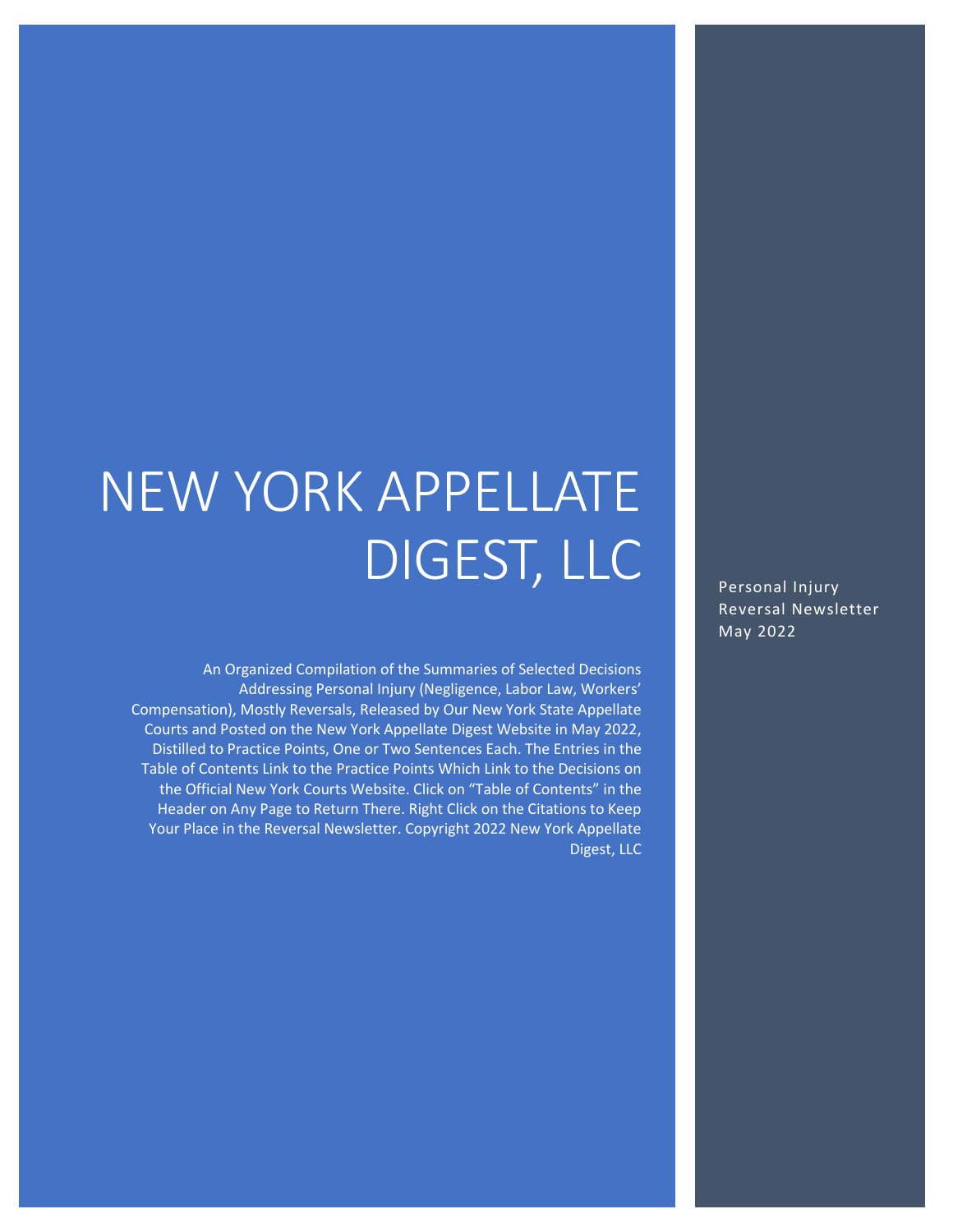# <span id="page-1-0"></span>**Contents**

| PLAINTIFF FELL OFF THE EDGE OF A BATHTUB WHEN HE WAS ATTEMPTING TO INSTALL A SHOWER-<br>CURTAIN ROD; THE EDGE OF THE TUB WAS THE EQUIVALENT OF A SCAFFOLD AND PLAINTIFF WAS<br>ENTITLED TO SUMMARY JUDGMENT ON HIS LABOR LAW 240(1) CAUSE OF ACTION; TWO-JUSTICE                                                                                            |
|-------------------------------------------------------------------------------------------------------------------------------------------------------------------------------------------------------------------------------------------------------------------------------------------------------------------------------------------------------------|
|                                                                                                                                                                                                                                                                                                                                                             |
| ALTHOUGH PLAINTIFF FELL FROM THE SCAFFOLDING SYSTEM CONSTRUCTED BY SWING, A<br>SUBCONTRATOR, PLAINTIFF'S LABOR LAW 240(1) AND 241(6) CAUSES OF ACTION AGAINST SWING<br>SHOULD HAVE BEEN DISMISSED; SWING WAS NOT A CONTRACTOR OR OWNER, OR A CONTRACTOR'S OR<br>OWNER'S STATUTORY AGENT, WITHIN THE MEANING OF THE STATUTES (FIRST DEPT) 4                  |
| LABOR LAW-CONSTRUCTION LAW, CONTRACT LAW, INDEMNIFICATION CLAUSE.  5                                                                                                                                                                                                                                                                                        |
| THE INDEMNIFICATION CLAUSE IN THIS LADDER-FALL CASE STATED THAT THE CONTRACTOR FOR WHOM<br>THE INJURED PLAINTIFF WORKED WOULD HOLD THE "OWNER'S AGENT" HARMLESS AND DID NOT<br>MENTION THE PROPERTY OWNER; THE CONTRACT MUST BE STRICTLY CONSTRUED; THE PROPERTY<br>OWNER'S INDEMNIFICATION ACTION AGAINST THE CONTRACTOR SHOULD HAVE BEEN DISMISSED (FIRST |
|                                                                                                                                                                                                                                                                                                                                                             |
| PLAINTIFF ALLEGEDLY TRIPPED AND FELL CARRYING A PIPE DOWN A PLYWOOD RAMP IN THIS LABOR<br>LAW 200 ACTION; THERE WERE QUESTIONS OF FACT WHETHER THE RAMP CONSTITUTED A DANGEROUS<br>CONDITION AND WHETHER THE DEFENDANTS HAD CONSTRUCTIVE NOTICE OF IT (FIRST DEPT).  6                                                                                      |
|                                                                                                                                                                                                                                                                                                                                                             |
| PLAINTIFF FELL DOWN AN OPEN, UNGUARDED MANHOLE AS HE ATTEMPTED TO STEP OVER IT;<br>PLAINTIFF'S ACTION WAS NOT THE SOLE PROXIMATE CAUSE OF THE FALL BECAUSE THERE WAS NO                                                                                                                                                                                     |
| LABOR LAW-CONSTRUCTION LAW, WORKERS' COMPENSATION, COLLATERAL ESTOPPEL. 7                                                                                                                                                                                                                                                                                   |
| PLAINTIFF'S SUMMARY JUDGMENT MOTION ON HIS LABOR LAW 241(6) CAUSE OF ACTION SHOULD HAVE<br>BEEN DENIED BECAUSE IT WAS BASED ON EVIDENCE FIRST PRESENTED IN REPLY; PLAINTIFF WAS<br>COLLATERALY ESTOPPED FROM CLAIMING TRAUMATIC BRAIN INJURY AND COGNITIVE DISORDER BY THE                                                                                  |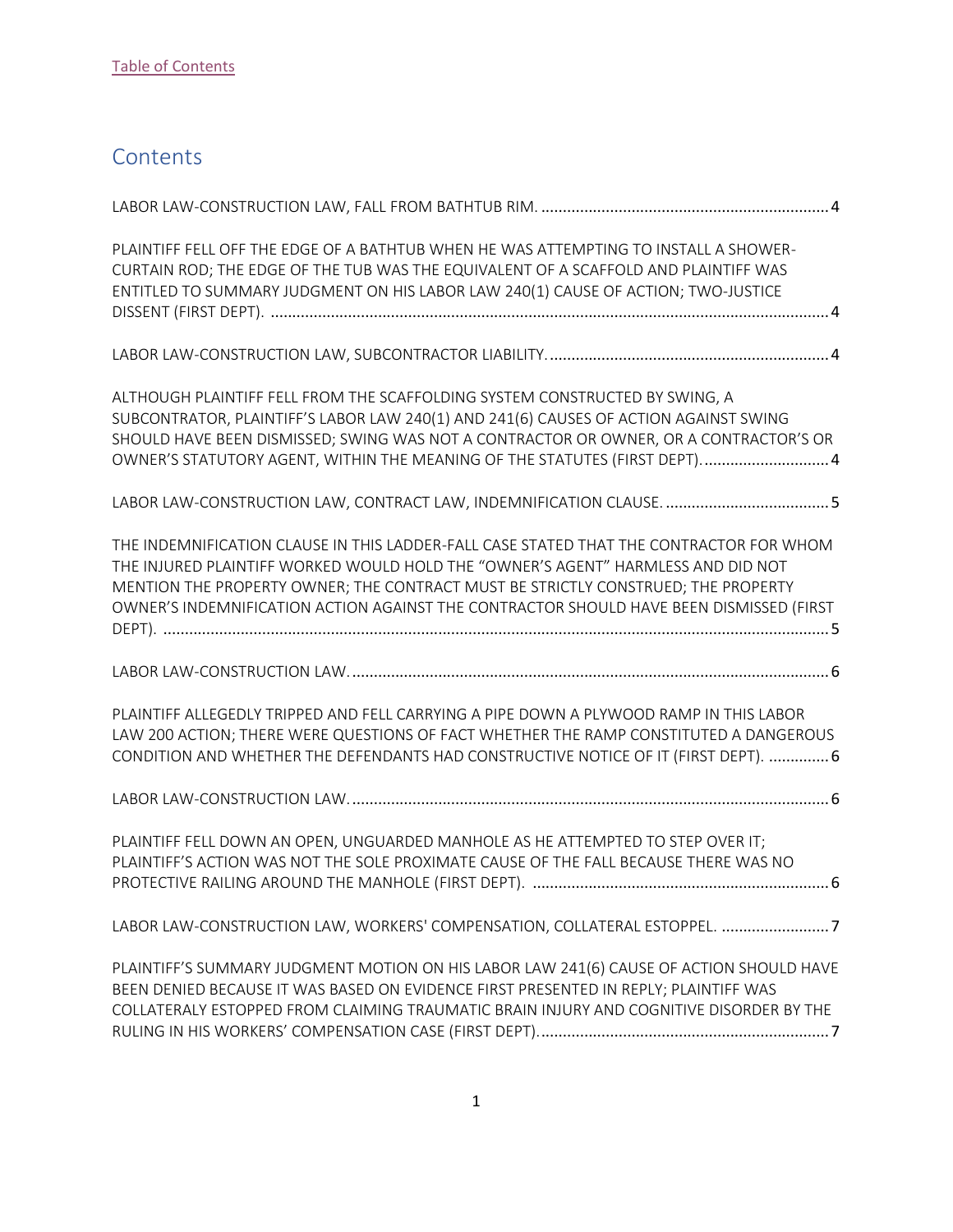| PLAINTIFF IN THIS SLIP AND FALL CASE DID NOT SEE THE CONDITION THAT CAUSED HIM TO FALL NEAR A<br>SINK IN DEFENDANTS' BATHROOM, BUT HIS PANTS WERE WET AFTER THE FALL; DEFENDANTS' MOTION<br>FOR SUMMARY JUDGMENT ON THE GROUND THAT PLAINTIFF COULD NOT IDENTIFY THE CAUSE OF HIS                                                                                                                                                                                |
|------------------------------------------------------------------------------------------------------------------------------------------------------------------------------------------------------------------------------------------------------------------------------------------------------------------------------------------------------------------------------------------------------------------------------------------------------------------|
|                                                                                                                                                                                                                                                                                                                                                                                                                                                                  |
| DEFENDANTS DID NOT DEMONSTRATE THEY DID NOT HAVE CONSTRUCTIVE NOTICE OF THE CONDITION<br>OF THE STAIRS ALLEGED TO HAVE CAUSED PLAINTIFF'S SLIP AND FALL BECAUSE THEY OFFERED NO                                                                                                                                                                                                                                                                                  |
|                                                                                                                                                                                                                                                                                                                                                                                                                                                                  |
| DEFENDANTS PRESENTED NO PROOF OF WHEN THE AREA OF THE SLIP AND FALL WAS LAST INSPECTED;<br>THERFORE DEFENDANTS DID NOT DEMONSTRATE A LACK OF CONSTRUCTIVE NOTICE (SECOND DEPT).  8                                                                                                                                                                                                                                                                               |
|                                                                                                                                                                                                                                                                                                                                                                                                                                                                  |
| A CONTRACTOR WHICH CREATES A DANGEROUS CONDITION ON A PUBLIC SIDEWALK MAY BE LIABLE FOR                                                                                                                                                                                                                                                                                                                                                                          |
|                                                                                                                                                                                                                                                                                                                                                                                                                                                                  |
| RARE SLIP AND FALL WON BY THE DEFENDANT AT SUMMARY JUDGMENT BY DEMONSTRATING A LACK OF<br>CONSTRUCTIVE NOTICE OF THE PRESENCE OF THE BOX WHICH ALLEGEDLY CAUSED PLAINTIFF'S FALL                                                                                                                                                                                                                                                                                 |
|                                                                                                                                                                                                                                                                                                                                                                                                                                                                  |
| DEFENDANT PROPERTY OWNER DEMONSTRATED THAT THE STORM IN PROGRESS DOCTRINE APPLIED IN<br>THIS SLIP AND FALL CASE (A PROPERTY OWNER WILL NOT BE LIABLE FOR A SNOW AND ICE CONDITION<br>UNTIL A REASONABLE TIME AFTER THE PRECIPITATION HAS STOPPED); THE BURDEN THEN SHIFTED TO<br>PLAINTIFF TO SHOW DEFENDANT'S EFFORT TO REMOVE SNOW HOURS BEFORE THE FALL CREATED THE<br>DANGEROUS CONDITION; TO MEET THAT BURDEN AN EXPERT AFFIDAVIT SHOULD HAVE BEEN, BUT WAS |
|                                                                                                                                                                                                                                                                                                                                                                                                                                                                  |
| THE NEGLIGENT ROADWAY DESIGN CAUSE OF ACTION IN THIS TRAFFIC ACCIDENT CASE SHOULD NOT<br>HAVE BEEN DISMISSED; PLAINTIFFS ALLEGED THE ABSENCE OF TURNOUTS FOR DISABLED VEHICLES                                                                                                                                                                                                                                                                                   |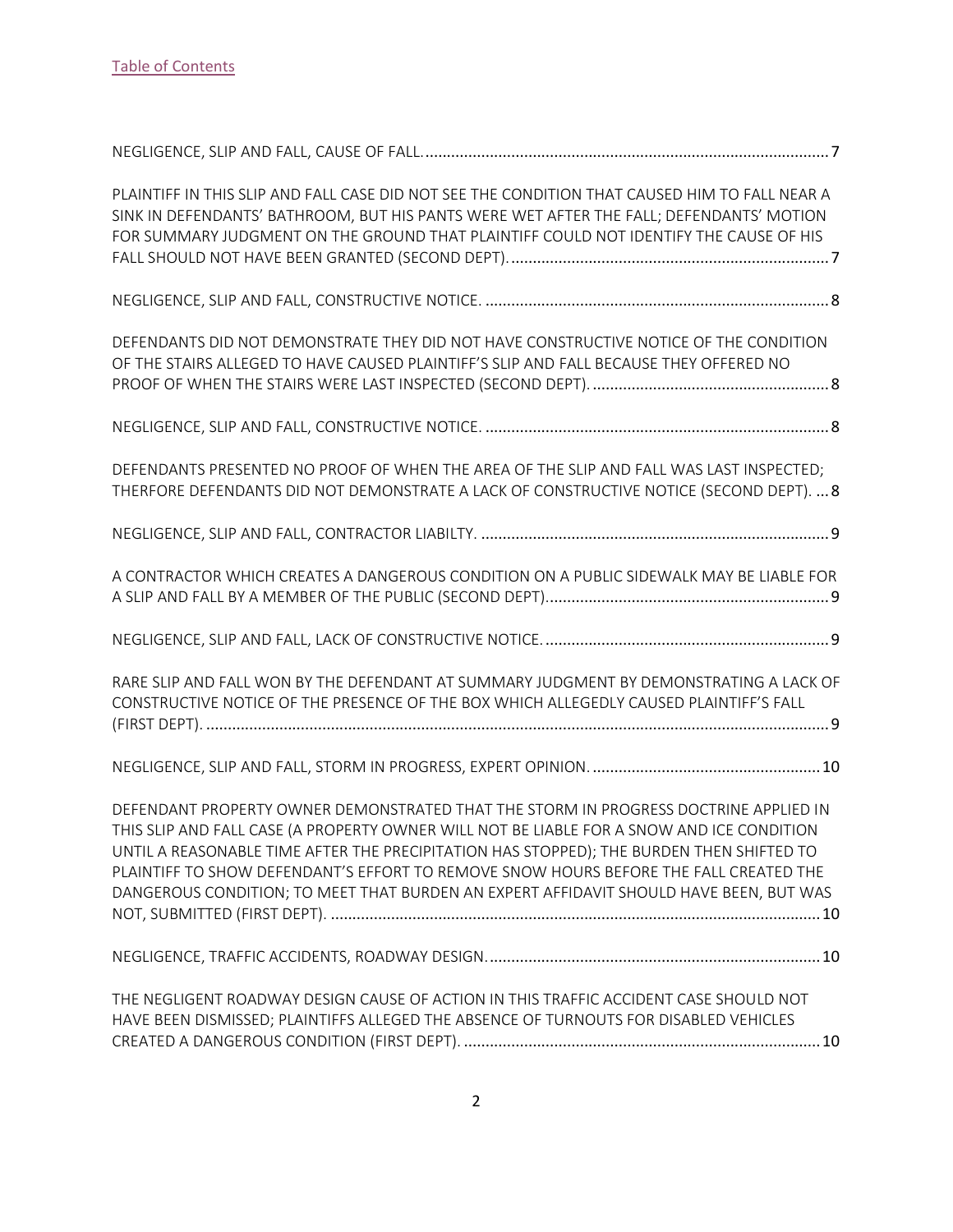| PLAINTIFF WAS STRUCK BY A NEW JERSEY TRANSIT CORP (NJT) BUS IN NEW YORK; NJT IS AN ARM OF THE<br>STATE OF NEW JERSEY AND THE SOVEREIGN IMMUNITY DOCTRINE APPLIES; HOWEVER, UNDER NEW<br>JERSEY LAW PLANTIFF CANNOT SUE IN NEW JERSEY BECAUSE THE CAUSE OF ACTION DID NOT ARISE<br>THERE; APPLYING THE FORUM NON CONVENIENS DOCTRINE AS AN ANALYTICAL FRAMEWORK,<br>PLAINTIFF'S NEW YORK LAWSUIT WAS ALLOWED TO GO FORWARD (FIRST DEPT).  11           |
|-------------------------------------------------------------------------------------------------------------------------------------------------------------------------------------------------------------------------------------------------------------------------------------------------------------------------------------------------------------------------------------------------------------------------------------------------------|
| NEGLIGENCE, TRAFFIC ACCICENTS, VEHICLE AND TRAFFIC LAW, GRAVES AMENDMENT, LIABILITY OF                                                                                                                                                                                                                                                                                                                                                                |
| PLAINTIFF DID NOT DEMONSTRATE THE GRAVES AMENDMENT, WHICH RELIEVES THE OWNER OF A<br>LEASED VEHICLE FROM LIABILITY FOR A TRAFFIC ACCIDENT, DID NOT APPLY TO THE DEFENDANT OWNER;<br>THEREFORE PLAINTIFF'S MOTION FOR SUMMARY JUDGMENT SHOULD NOT HAVE BEEN GRANTED                                                                                                                                                                                    |
|                                                                                                                                                                                                                                                                                                                                                                                                                                                       |
| DEFENDANT ATTEMPTED A LEFT TURN IN VIOLATION OF VEHICLE AND TRAFFIC LAW 1141; PLANTIFF'S<br>MOTION FOR SUMMARY JUDGMENT IN THIS INTERSECTION TRAFFIC-ACCIDENT CASE SHOULD HAVE                                                                                                                                                                                                                                                                        |
|                                                                                                                                                                                                                                                                                                                                                                                                                                                       |
| ALTHOUGH PLAINTIFF WAS STRUCK IN THE ON-COMING LANE WHILE ATTEMPTING A LEFT TURN IN AN<br>INTERSECTION, THERE WERE QUESTIONS OF FACT WHETHER DEFENDANT SHOULD HAVE SEEN THE                                                                                                                                                                                                                                                                           |
|                                                                                                                                                                                                                                                                                                                                                                                                                                                       |
| PLAINTIFF IN THIS NEGLIGENT-HIRING ACTION AGAINST THE HOSPITAL WHICH EMPLOYED A DOCTOR<br>WHO ALLEGEDLY SEXUALLY ASSAULTED HER AND OTHER PATIENTS SOUGHT DISCOVERY; THE IDENTITIES<br>OF THE OTHER ASSAULTED PATIENTS WERE NOT PROTECTED BY THE DOCTOR-PATIENT PRIVILEGE; PARTY<br>STATEMENTS WERE NOT PROTECTED BY THE QUALITY ASSURANCE PRIVILEGE; AND PLAINTIFF WAS                                                                                |
|                                                                                                                                                                                                                                                                                                                                                                                                                                                       |
| IN THIS PRODUCTS LIABILITY ACTION WHERE A ROUTER SEVERED PLAINTIFF'S THUMB, THE FAILURE-TO-<br>WARN CAUSE OF ACTION BASED ON THE MANUAL SHOULD HAVE BEEN DISMISSED BECAUSE PLANTIFF<br>NEVER READ IT; THE GENERALIZED FAILURE-TO-WARN CAUSE OF ACTION PROPERLY SURVIVED<br>SUMMARY JUDGMENT; DISAGREEING WITH THE SECOND DEPARTMENT, THE DESIGN-DEFECT CAUSE OF<br>ACTION BASED ON THE LACK OF AN INTERLOCK DEVICE PROPERLY SURVIVED SUMMARY JUDGMENT |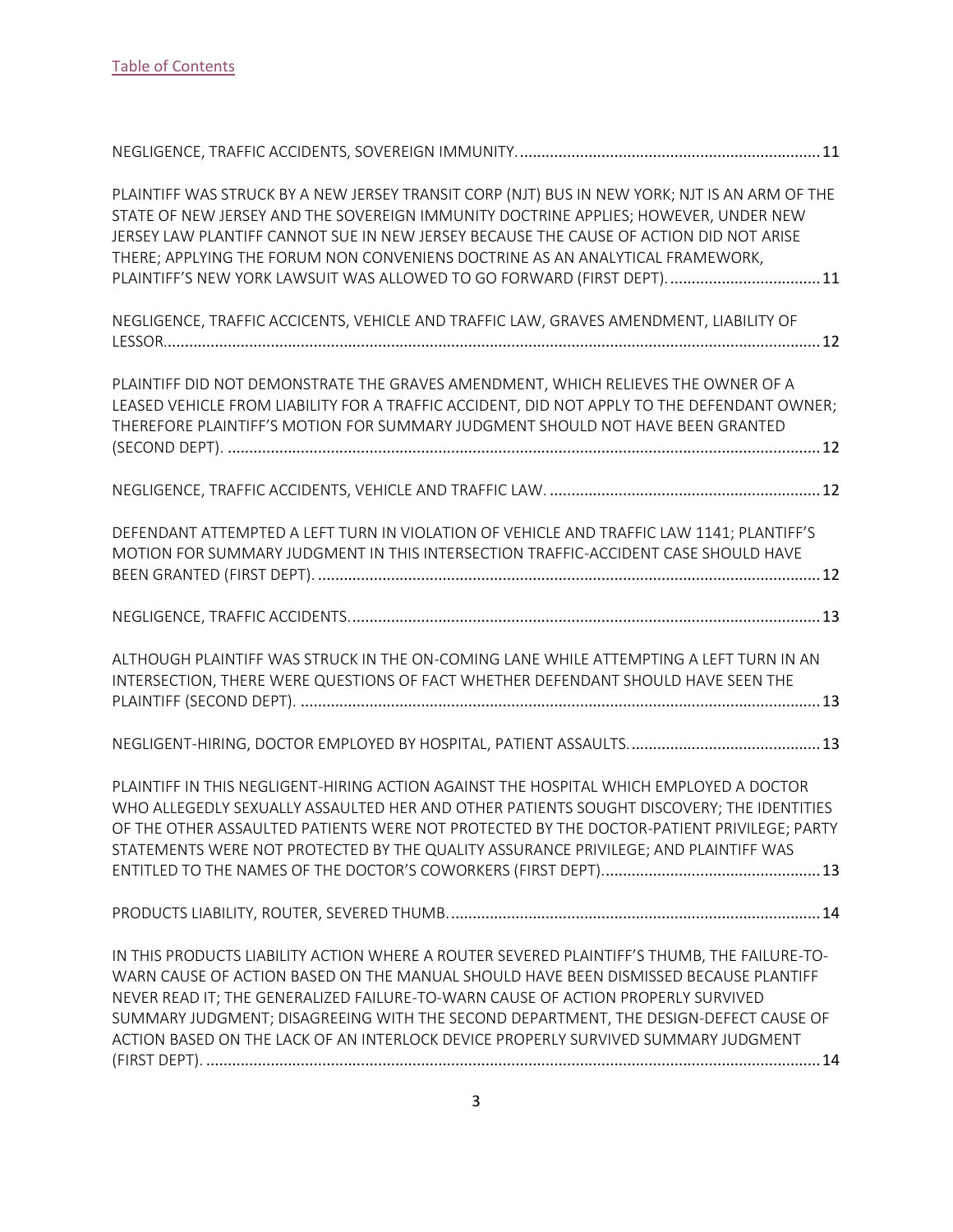<span id="page-4-0"></span>LABOR LAW-CONSTRUCTION LAW, FALL FROM BATHTUB RIM.

<span id="page-4-1"></span>PLAINTIFF FELL OFF THE EDGE OF A BATHTUB WHEN HE WAS ATTEMPTING TO INSTALL A SHOWER-CURTAIN ROD; THE EDGE OF THE TUB WAS THE EQUIVALENT OF A SCAFFOLD AND PLAINTIFF WAS ENTITLED TO SUMMARY JUDGMENT ON HIS LABOR LAW 240(1) CAUSE OF ACTION; TWO-JUSTICE DISSENT (FIRST DEPT).

[Vitucci v Durst Pyramid LLC, 2022 NY Slip Op 02968, First Dept 5-3-22](https://nycourts.gov/reporter/3dseries/2022/2022_02968.htm)

Practice Point: Here plaintiff fell attempting to stand on the edge of a bathtub to install a shower-curtain rod. The majority concluded the edge of the bathtub was the equivalent of a scaffold and plaintiff's fall was covered under Labor Law 240(1). Two dissenters argued the job could have been performed from ground level.

<span id="page-4-2"></span>LABOR LAW-CONSTRUCTION LAW, SUBCONTRACTOR LIABILITY.

<span id="page-4-3"></span>ALTHOUGH PLAINTIFF FELL FROM THE SCAFFOLDING SYSTEM CONSTRUCTED BY SWING, A SUBCONTRATOR, PLAINTIFF'S LABOR LAW 240(1) AND 241(6) CAUSES OF ACTION AGAINST SWING SHOULD HAVE BEEN DISMISSED; SWING WAS NOT A CONTRACTOR OR OWNER, OR A CONTRACTOR'S OR OWNER'S STATUTORY AGENT, WITHIN THE MEANING OF THE STATUTES (FIRST DEPT).

[Guevara-Ayala v Trump Palace/Parc LLC, 2022 NY Slip Op 03049, First Dept 5-](https://nycourts.gov/reporter/3dseries/2022/2022_03049.htm) [5-22](https://nycourts.gov/reporter/3dseries/2022/2022_03049.htm)

Practice Point: Here the subcontractor which constructed the scaffolding from which plaintiff fell was not a contractor or owner, or a contractor's or owner's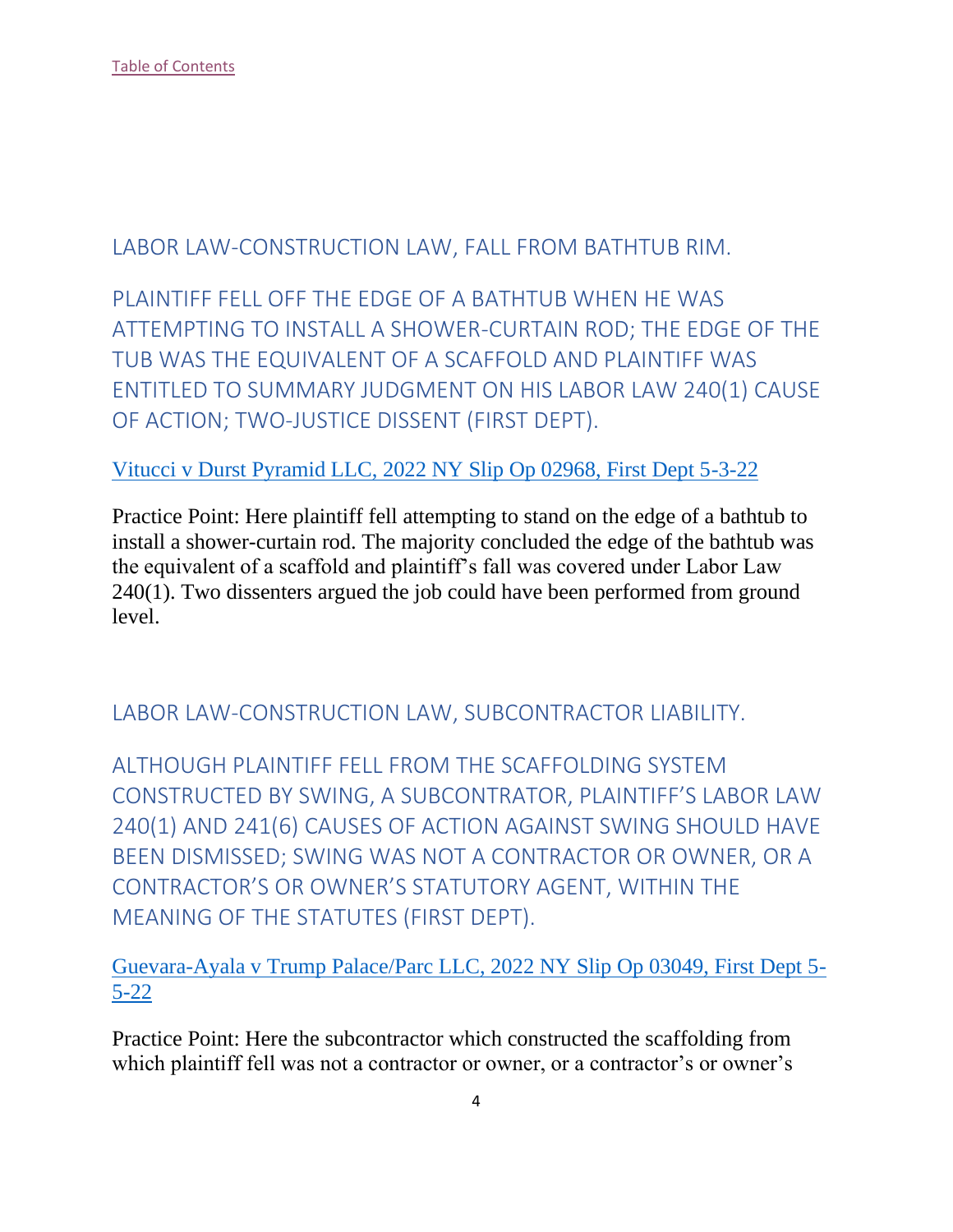statutory agent within the meaning of Labor Law 240(1) or 241(6). Therefore the Labor Law 240(1) and 241(6) causes of action against the subcontractor should have been dismissed.

<span id="page-5-0"></span>LABOR LAW-CONSTRUCTION LAW, CONTRACT LAW, INDEMNIFICATION CLAUSE.

<span id="page-5-1"></span>THE INDEMNIFICATION CLAUSE IN THIS LADDER-FALL CASE STATED THAT THE CONTRACTOR FOR WHOM THE INJURED PLAINTIFF WORKED WOULD HOLD THE "OWNER'S AGENT" HARMLESS AND DID NOT MENTION THE PROPERTY OWNER; THE CONTRACT MUST BE STRICTLY CONSTRUED; THE PROPERTY OWNER'S INDEMNIFICATION ACTION AGAINST THE CONTRACTOR SHOULD HAVE BEEN DISMISSED (FIRST DEPT).

#### [Tavarez v LIC Dev. Owner, L.P., 2022 NY Slip Op 03339, First Dept 5-19-22](https://nycourts.gov/reporter/3dseries/2022/2022_03339.htm)

Practice Point: Indemnification clauses in contracts must be strictly construed. Here the contract said the contractor for whom the injured plaintiff worked would hold harmless the "owner's agent" and did not mention the owner. Therefore the owner's action against the contractor for indemnification should have been dismissed.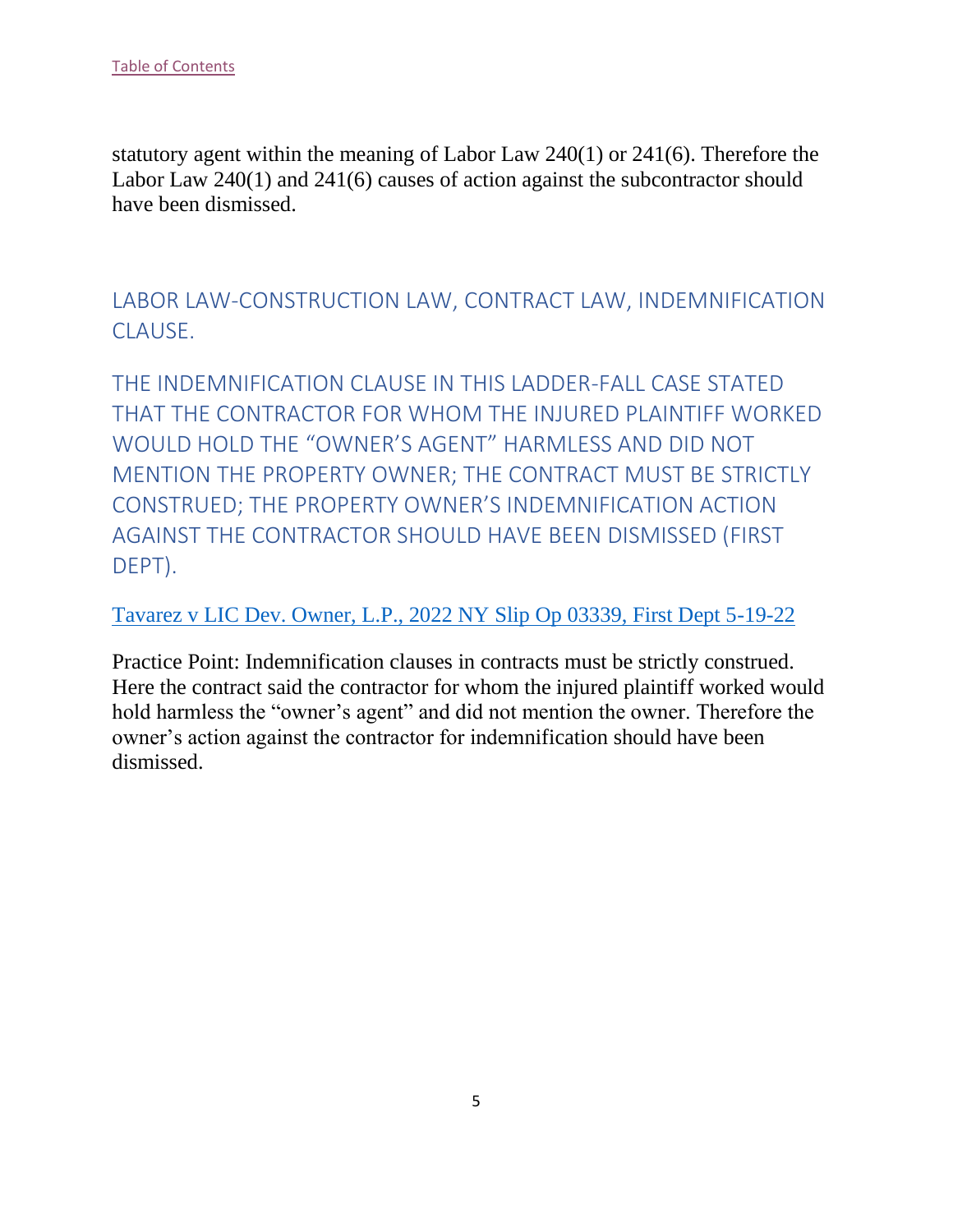<span id="page-6-0"></span>LABOR LAW-CONSTRUCTION LAW.

<span id="page-6-1"></span>PLAINTIFF ALLEGEDLY TRIPPED AND FELL CARRYING A PIPE DOWN A PLYWOOD RAMP IN THIS LABOR LAW 200 ACTION; THERE WERE QUESTIONS OF FACT WHETHER THE RAMP CONSTITUTED A DANGEROUS CONDITION AND WHETHER THE DEFENDANTS HAD CONSTRUCTIVE NOTICE OF IT (FIRST DEPT).

# [Jackson v Hunter Roberts Constr., L.L.C., 2022 NY Slip Op 03321, First Dept 5-](https://nycourts.gov/reporter/3dseries/2022/2022_03321.htm) [19-22](https://nycourts.gov/reporter/3dseries/2022/2022_03321.htm)

Practice Point: The First Department in this Labor Law 200 action noted that a conflict between the plaintiff's testimony and several of defendants' witnesses on the issue of constructive notice of the allegedly dangerous condition which caused plaintiff's slip and fall was not a sufficient ground for granting defendants' summary judgment motion. The conflict merely raised a credibility issue for trial which is not appropriately determined at the summary judgment stage.

<span id="page-6-2"></span>LABOR LAW-CONSTRUCTION LAW.

<span id="page-6-3"></span>PLAINTIFF FELL DOWN AN OPEN, UNGUARDED MANHOLE AS HE ATTEMPTED TO STEP OVER IT; PLAINTIFF'S ACTION WAS NOT THE SOLE PROXIMATE CAUSE OF THE FALL BECAUSE THERE WAS NO PROTECTIVE RAILING AROUND THE MANHOLE (FIRST DEPT).

# [Piccone v Metropolitan Tr. Auth., 2022 NY Slip Op 03458, First Dept 5-26-22](https://nycourts.gov/reporter/3dseries/2022/2022_03458.htm)

Practice Point: A defense to a Labor Law 240(1) construction-accident cause of action is that the plaintiff's own act or omission was the sole proximate cause of the accident. Here, even if plaintiff's attempt to step over the open manhole was a proximate cause of his fall, the absence of a protective railing around the manhole was also a proximate cause. Plaintiff's comparative negligence is not considered in a Labor Law 240(1) cause of action.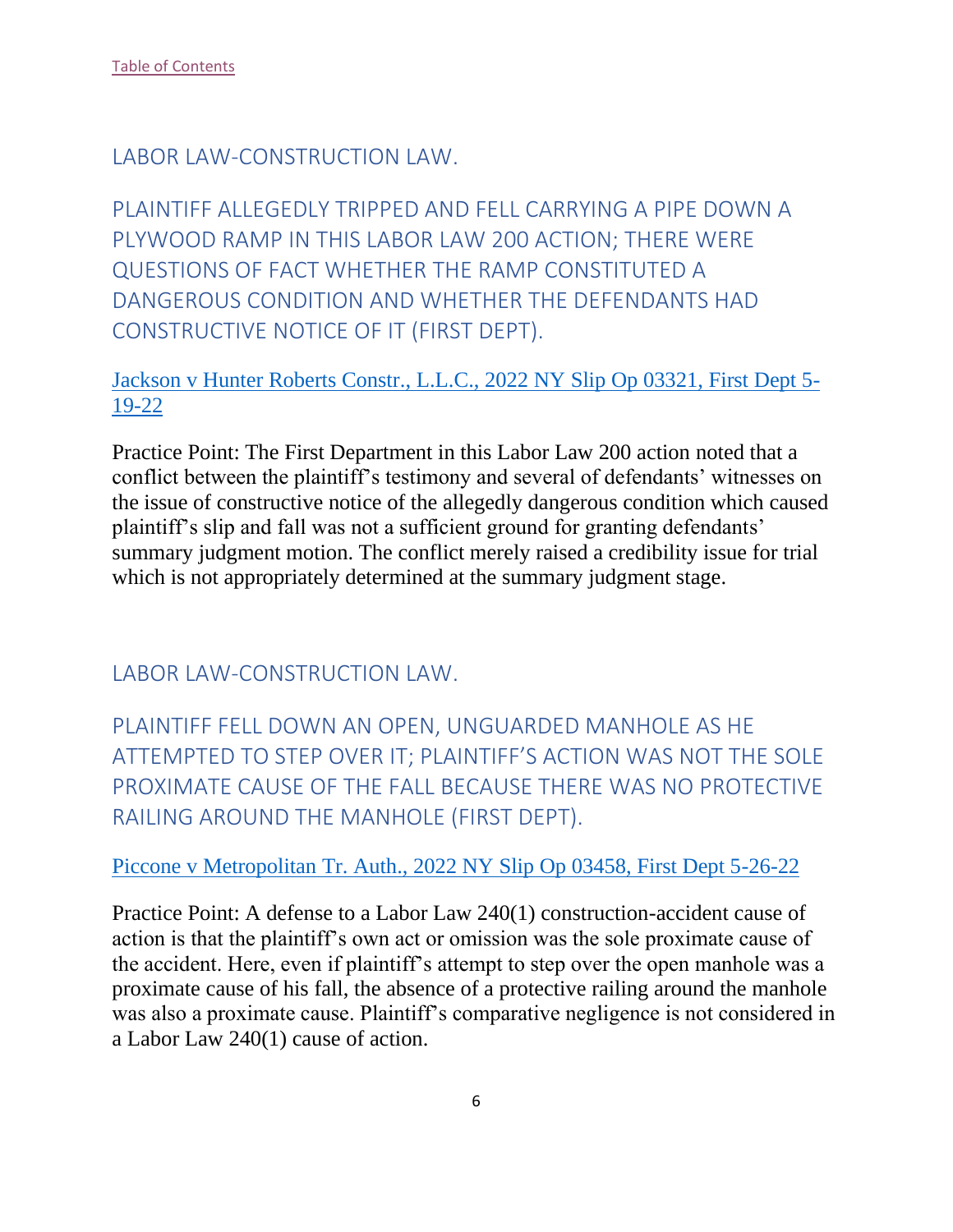<span id="page-7-0"></span>LABOR LAW-CONSTRUCTION LAW, WORKERS' COMPENSATION, COLLATERAL ESTOPPEL.

<span id="page-7-1"></span>PLAINTIFF'S SUMMARY JUDGMENT MOTION ON HIS LABOR LAW 241(6) CAUSE OF ACTION SHOULD HAVE BEEN DENIED BECAUSE IT WAS BASED ON EVIDENCE FIRST PRESENTED IN REPLY; PLAINTIFF WAS COLLATERALY ESTOPPED FROM CLAIMING TRAUMATIC BRAIN INJURY AND COGNITIVE DISORDER BY THE RULING IN HIS WORKERS' COMPENSATION CASE (FIRST DEPT).

#### [Douglas v Tishman Constr. Corp., 2022 NY Slip Op 03344, First Dept 5-24-22](https://nycourts.gov/reporter/3dseries/2022/2022_03344.htm)

Practice Point: Evidence first presented in reply and which does not address anything raised by the other party's opposition papers should not be considered by the court. A ruling in a Workers' Compensation case, here rejecting the worker's traumatic brain injury and cognitive disorder claims, may preclude the same claims in a Labor Law action pursuant to the collateral estoppel doctrine.

# <span id="page-7-2"></span>NEGLIGENCE, SLIP AND FALL, CAUSE OF FALL.

<span id="page-7-3"></span>PLAINTIFF IN THIS SLIP AND FALL CASE DID NOT SEE THE CONDITION THAT CAUSED HIM TO FALL NEAR A SINK IN DEFENDANTS' BATHROOM, BUT HIS PANTS WERE WET AFTER THE FALL; DEFENDANTS' MOTION FOR SUMMARY JUDGMENT ON THE GROUND THAT PLAINTIFF COULD NOT IDENTIFY THE CAUSE OF HIS FALL SHOULD NOT HAVE BEEN GRANTED (SECOND DEPT).

[Redendo v Central Ave. Chrysler Jeep, Inc., 2022 NY Slip Op 03411, Second Dept](https://nycourts.gov/reporter/3dseries/2022/2022_03411.htm)  [5-25-22](https://nycourts.gov/reporter/3dseries/2022/2022_03411.htm)

Practice Point: Plaintiff did not see the condition which caused him to fall near a sink in defendants' bathroom, but his pants were wet after the fall. Defendants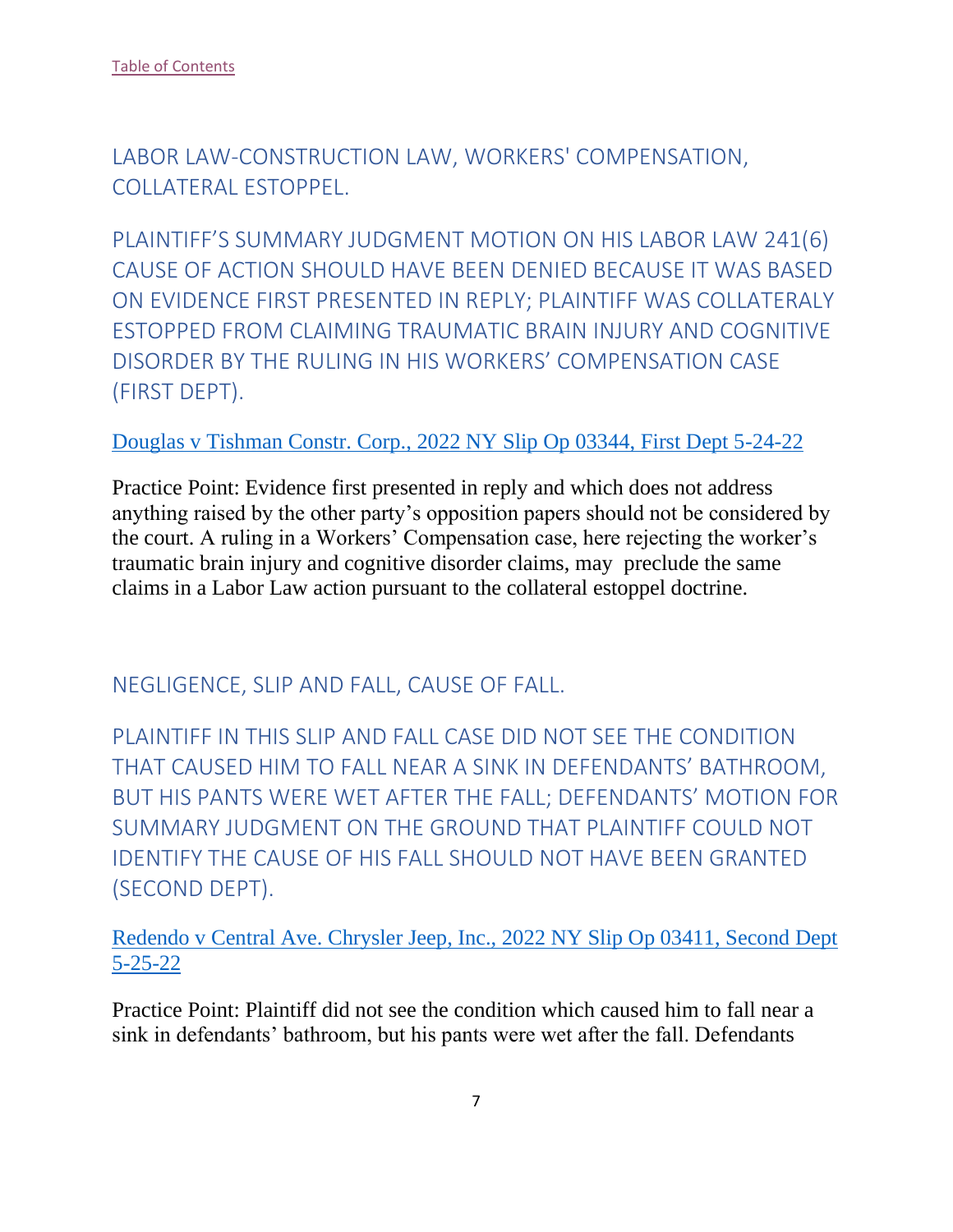were not entitled to summary judgment on the ground the plaintiff could not identify the cause of his fall.

<span id="page-8-0"></span>NEGLIGENCE, SLIP AND FALL, CONSTRUCTIVE NOTICE.

<span id="page-8-1"></span>DEFENDANTS DID NOT DEMONSTRATE THEY DID NOT HAVE CONSTRUCTIVE NOTICE OF THE CONDITION OF THE STAIRS ALLEGED TO HAVE CAUSED PLAINTIFF'S SLIP AND FALL BECAUSE THEY OFFERED NO PROOF OF WHEN THE STAIRS WERE LAST INSPECTED (SECOND DEPT).

#### [Weiss v Bay Club, 2022 NY Slip Op 03026, Second Dept 5-4-22](https://nycourts.gov/reporter/3dseries/2022/2022_03026.htm)

Practice Point: In a slip and fall case, to warrant summary judgment the defendant must show it did not have constructive notice of the dangerous condition by demonstrating that the area of the fall was inspected close in time to the incident.

# <span id="page-8-2"></span>NEGLIGENCE, SLIP AND FALL, CONSTRUCTIVE NOTICE.

<span id="page-8-3"></span>DEFENDANTS PRESENTED NO PROOF OF WHEN THE AREA OF THE SLIP AND FALL WAS LAST INSPECTED; THERFORE DEFENDANTS DID NOT DEMONSTRATE A LACK OF CONSTRUCTIVE NOTICE (SECOND DEPT).

[Ferrer v 120 Union Ave., LLC, 2022 NY Slip Op 03096, Second Dept 5-11-22](https://nycourts.gov/reporter/3dseries/2022/2022_03096.htm)

Practice Point: For years hundreds of cases were reversed because there was no evidence of when the area of a slip and fall was last inspected by a defendant and therefore defendant did not demonstrate a lack of constructive notice and was not entitled to summary judgment. Now there are just a few cases reversed for this reason in a given year. The bar has learned this lesson.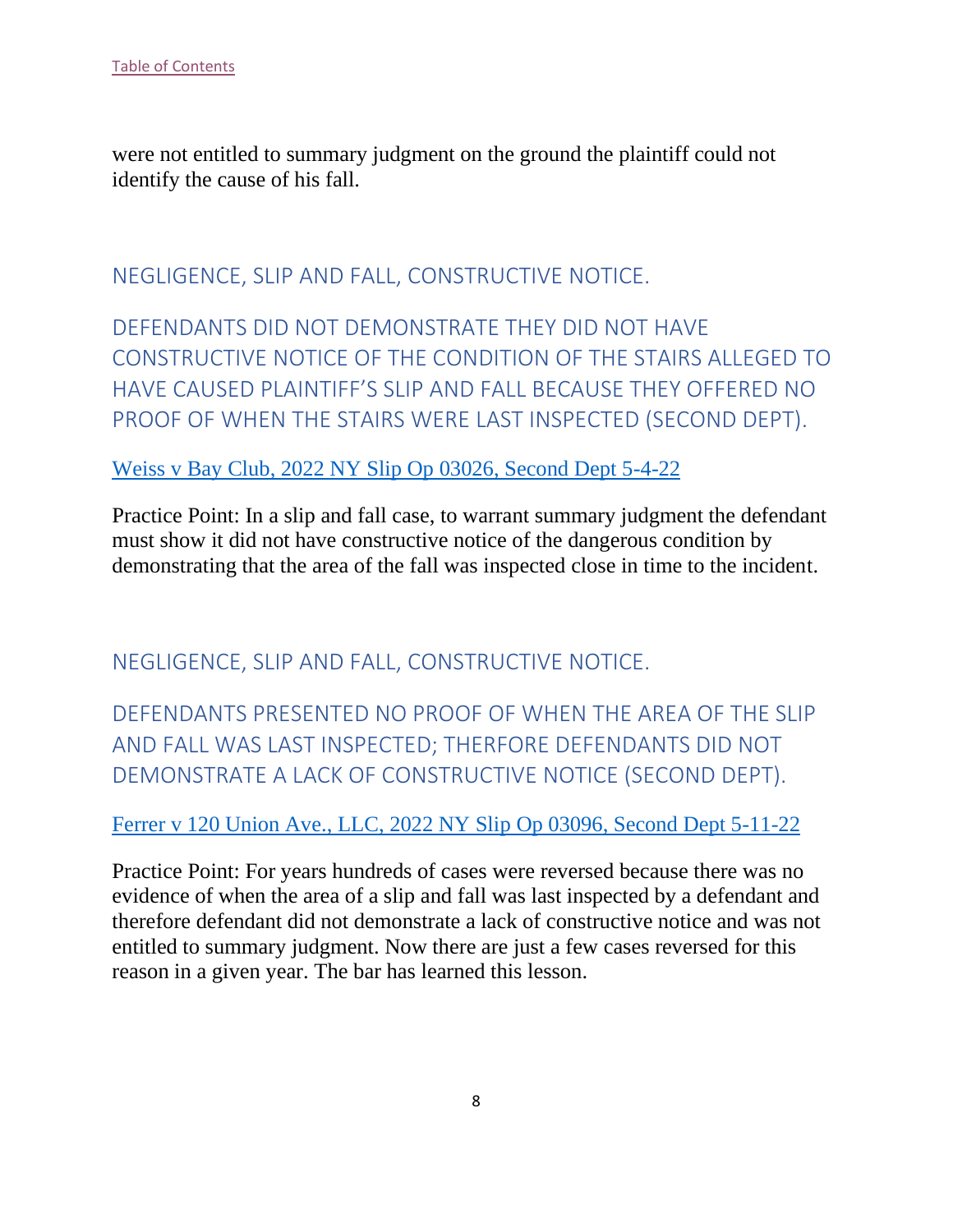#### <span id="page-9-0"></span>NEGLIGENCE, SLIP AND FALL, CONTRACTOR LIABILTY.

<span id="page-9-1"></span>A CONTRACTOR WHICH CREATES A DANGEROUS CONDITION ON A PUBLIC SIDEWALK MAY BE LIABLE FOR A SLIP AND FALL BY A MEMBER OF THE PUBLIC (SECOND DEPT).

Pizzolorusso v Metro [Mech., LLC, 2022 NY Slip Op 03018, Second Dept 5-4-22](https://nycourts.gov/reporter/3dseries/2022/2022_03018.htm)

Practice Point: Contactors which create a dangerous condition on a public sidewalk or road may be liable to a member of the public who is injured by the dangerous condition. The theory is similar to the "launch an instrument of harm" theory of contractor liability under the Espinal case.

<span id="page-9-2"></span>NEGLIGENCE, SLIP AND FALL, LACK OF CONSTRUCTIVE NOTICE.

<span id="page-9-3"></span>RARE SLIP AND FALL WON BY THE DEFENDANT AT SUMMARY JUDGMENT BY DEMONSTRATING A LACK OF CONSTRUCTIVE NOTICE OF THE PRESENCE OF THE BOX WHICH ALLEGEDLY CAUSED PLAINTIFF'S FALL (FIRST DEPT).

[Rodriguez v New York City Hous. Auth., 2022 NY Slip Op 03461, First Dept 5-](https://nycourts.gov/reporter/3dseries/2022/2022_03461.htm) [26-22](https://nycourts.gov/reporter/3dseries/2022/2022_03461.htm)

Practice Point: In this slip and fall case, the defendant, at the summary judgment stage, presented evidence, including the plaintiff's deposition testimony, which demonstrated the box which allegedly caused plaintiff's fall was not in the walkway long enough to raise a question of fact whether defendant was or should have been aware of it.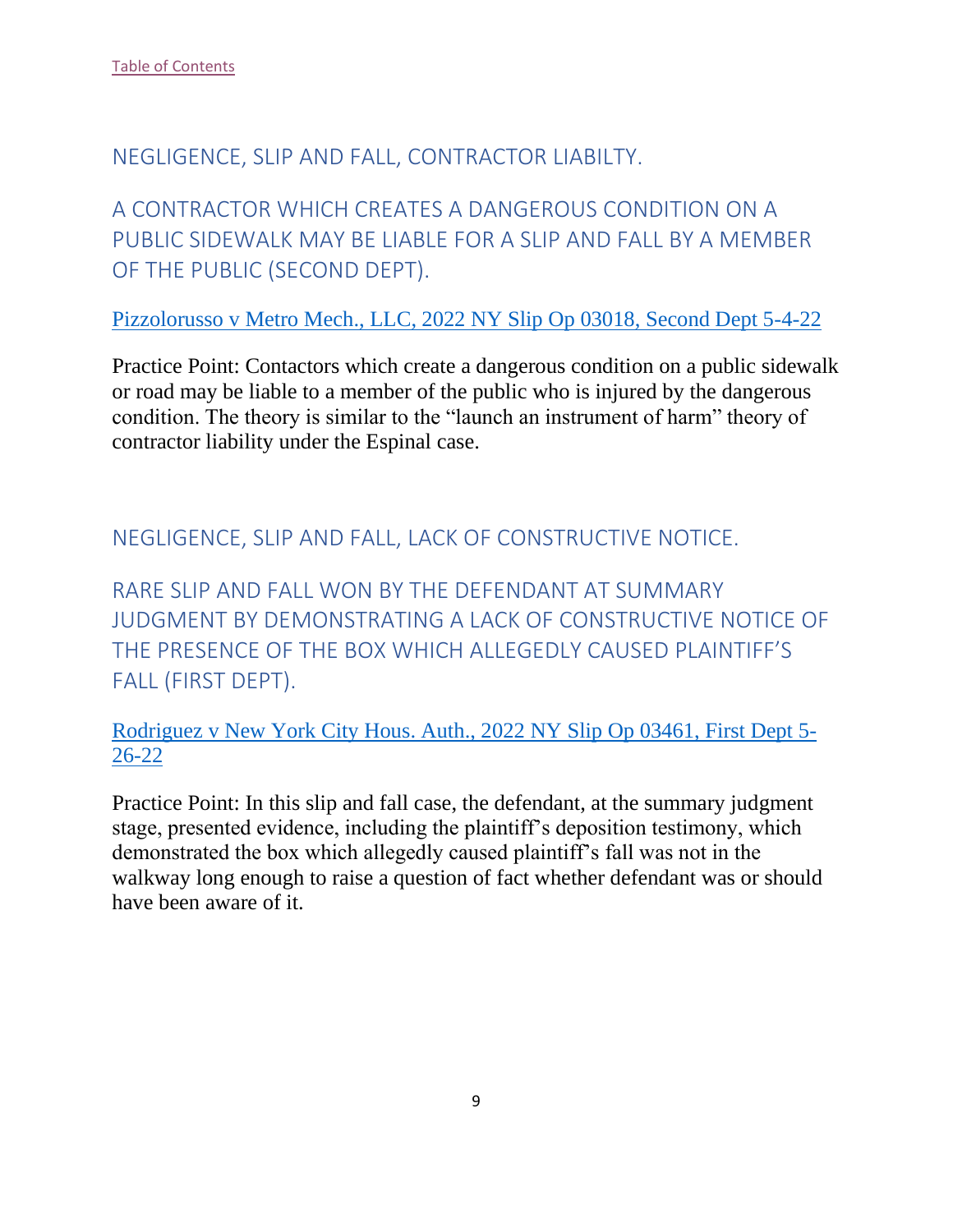#### <span id="page-10-0"></span>NEGLIGENCE, SLIP AND FALL, STORM IN PROGRESS, EXPERT OPINION.

<span id="page-10-1"></span>DEFENDANT PROPERTY OWNER DEMONSTRATED THAT THE STORM IN PROGRESS DOCTRINE APPLIED IN THIS SLIP AND FALL CASE (A PROPERTY OWNER WILL NOT BE LIABLE FOR A SNOW AND ICE CONDITION UNTIL A REASONABLE TIME AFTER THE PRECIPITATION HAS STOPPED); THE BURDEN THEN SHIFTED TO PLAINTIFF TO SHOW DEFENDANT'S EFFORT TO REMOVE SNOW HOURS BEFORE THE FALL CREATED THE DANGEROUS CONDITION; TO MEET THAT BURDEN AN EXPERT AFFIDAVIT SHOULD HAVE BEEN, BUT WAS NOT, SUBMITTED (FIRST DEPT).

#### Colon v Site A – [Wash. Hgts., 2022 NY Slip Op 03173, First Dept 5-12-22](https://nycourts.gov/reporter/3dseries/2022/2022_03173.htm)

Practice Point: Here in this ice and snow slip and fall case, the defendant property owner presented prima facie proof that the storm-in-progress doctrine applied because it was snowing hours before plaintiff fell and was still snowing when plaintiff fell. The burden then shifted to the plaintiff to show that defendant's snow removal efforts undertaken hours before the fall exacerbated the dangerous condition. Because plaintiff did not submit an expert affidavit on that issue, plaintiff's burden of proof was not met.

# <span id="page-10-2"></span>NEGLIGENCE, TRAFFIC ACCIDENTS, ROADWAY DESIGN.

<span id="page-10-3"></span>THE NEGLIGENT ROADWAY DESIGN CAUSE OF ACTION IN THIS TRAFFIC ACCIDENT CASE SHOULD NOT HAVE BEEN DISMISSED; PLAINTIFFS ALLEGED THE ABSENCE OF TURNOUTS FOR DISABLED VEHICLES CREATED A DANGEROUS CONDITION (FIRST DEPT).

[Chowdhury v Phillips, 2022 NY Slip Op 03067, First Dept 5-10-22](https://nycourts.gov/reporter/3dseries/2022/2022_03067.htm)

Practice Point: Where, as here, the municipality (or the state) has undertaken studies which concluded a roadway design, here the absence of turnouts for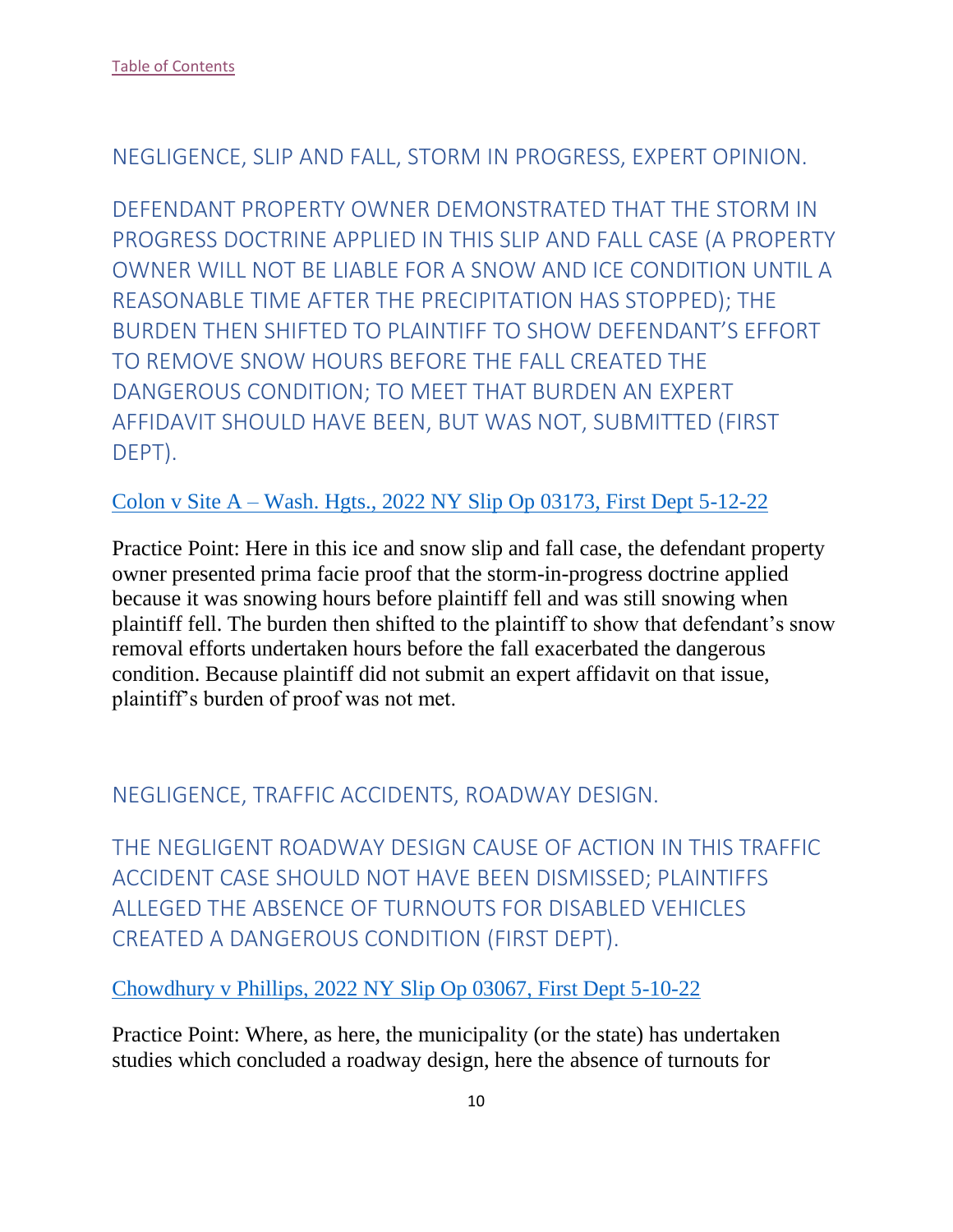disabled vehicles, created a dangerous condition, the city (or the state) will be liable for an accident caused by that dangerous condition.

# <span id="page-11-0"></span>NEGLIGENCE, TRAFFIC ACCIDENTS, SOVEREIGN IMMUNITY.

<span id="page-11-1"></span>PLAINTIFF WAS STRUCK BY A NEW JERSEY TRANSIT CORP (NJT) BUS IN NEW YORK; NJT IS AN ARM OF THE STATE OF NEW JERSEY AND THE SOVEREIGN IMMUNITY DOCTRINE APPLIES; HOWEVER, UNDER NEW JERSEY LAW PLANTIFF CANNOT SUE IN NEW JERSEY BECAUSE THE CAUSE OF ACTION DID NOT ARISE THERE; APPLYING THE FORUM NON CONVENIENS DOCTRINE AS AN ANALYTICAL FRAMEWORK, PLAINTIFF'S NEW YORK LAWSUIT WAS ALLOWED TO GO FORWARD (FIRST DEPT).

#### [Colt v New Jersey Tr. Corp., 2022 NY Slip Op 03343, First Dept 5-24-22](https://nycourts.gov/reporter/3dseries/2022/2022_03343.htm)

Practice Point: A bus operated by the New Jersey Transit Corp (NJT) struck plaintiff in New York. NJT is an arm of the state of New Jersey to which the sovereign immunity doctrine applies. But, under New Jersey law, the suit cannot be brought in New Jersey. After analyzing the case using the forum non coveniens criteria, the First Department allowed the New York lawsuit to go forward.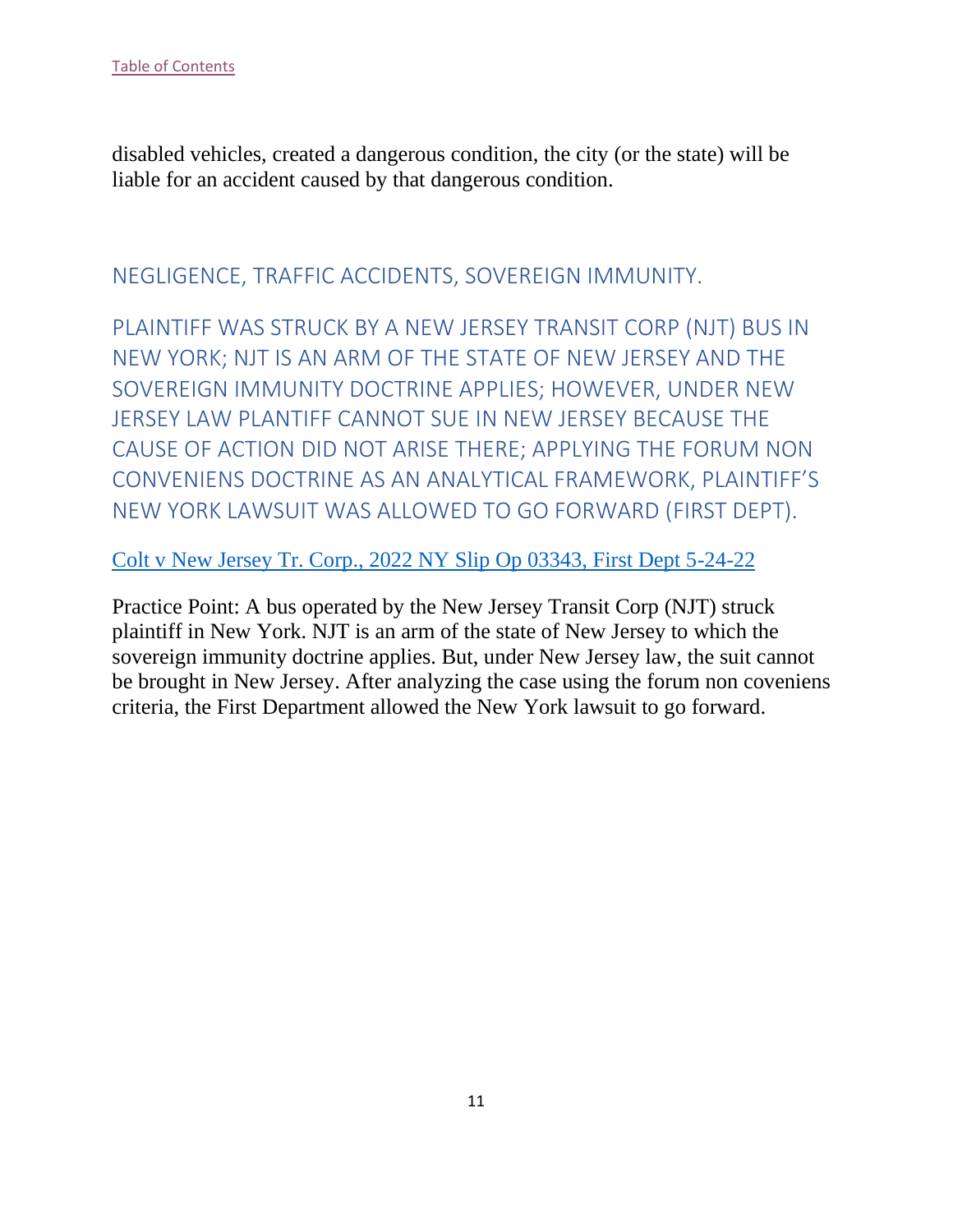<span id="page-12-0"></span>NEGLIGENCE, TRAFFIC ACCICENTS, VEHICLE AND TRAFFIC LAW, GRAVES AMENDMENT, LIABILITY OF LESSOR.

<span id="page-12-1"></span>PLAINTIFF DID NOT DEMONSTRATE THE GRAVES AMENDMENT, WHICH RELIEVES THE OWNER OF A LEASED VEHICLE FROM LIABILITY FOR A TRAFFIC ACCIDENT, DID NOT APPLY TO THE DEFENDANT OWNER; THEREFORE PLAINTIFF'S MOTION FOR SUMMARY JUDGMENT SHOULD NOT HAVE BEEN GRANTED (SECOND DEPT).

#### Keys v PV Holding Corp., 2022 NY Slip Op 03105, Second Dept 5-11-22

Practice Point: If the owner of a leased vehicle is not negligent (i.e., improper maintenance, etc.), the Graves Amendment relieves the owner of liability for a traffic accident involving the leased vehicle. Here the plaintiff did not demonstrate the Graves Amendment didn't apply. Therefore the burden to prove the amendment did apply never shifted to the defendant vehicle-owner and plaintiff's motion for summary judgment should not have been granted.

<span id="page-12-2"></span>NEGLIGENCE, TRAFFIC ACCIDENTS, VEHICLE AND TRAFFIC LAW.

<span id="page-12-3"></span>DEFENDANT ATTEMPTED A LEFT TURN IN VIOLATION OF VEHICLE AND TRAFFIC LAW 1141; PLANTIFF'S MOTION FOR SUMMARY JUDGMENT IN THIS INTERSECTION TRAFFIC-ACCIDENT CASE SHOULD HAVE BEEN GRANTED (FIRST DEPT).

Lindo v Katz, 2022 NY Slip Op 03379, Second Dept 5-25-22

Practice Point: A left turn in violation of Vehicle and Traffic Law 1141 is negligence per se.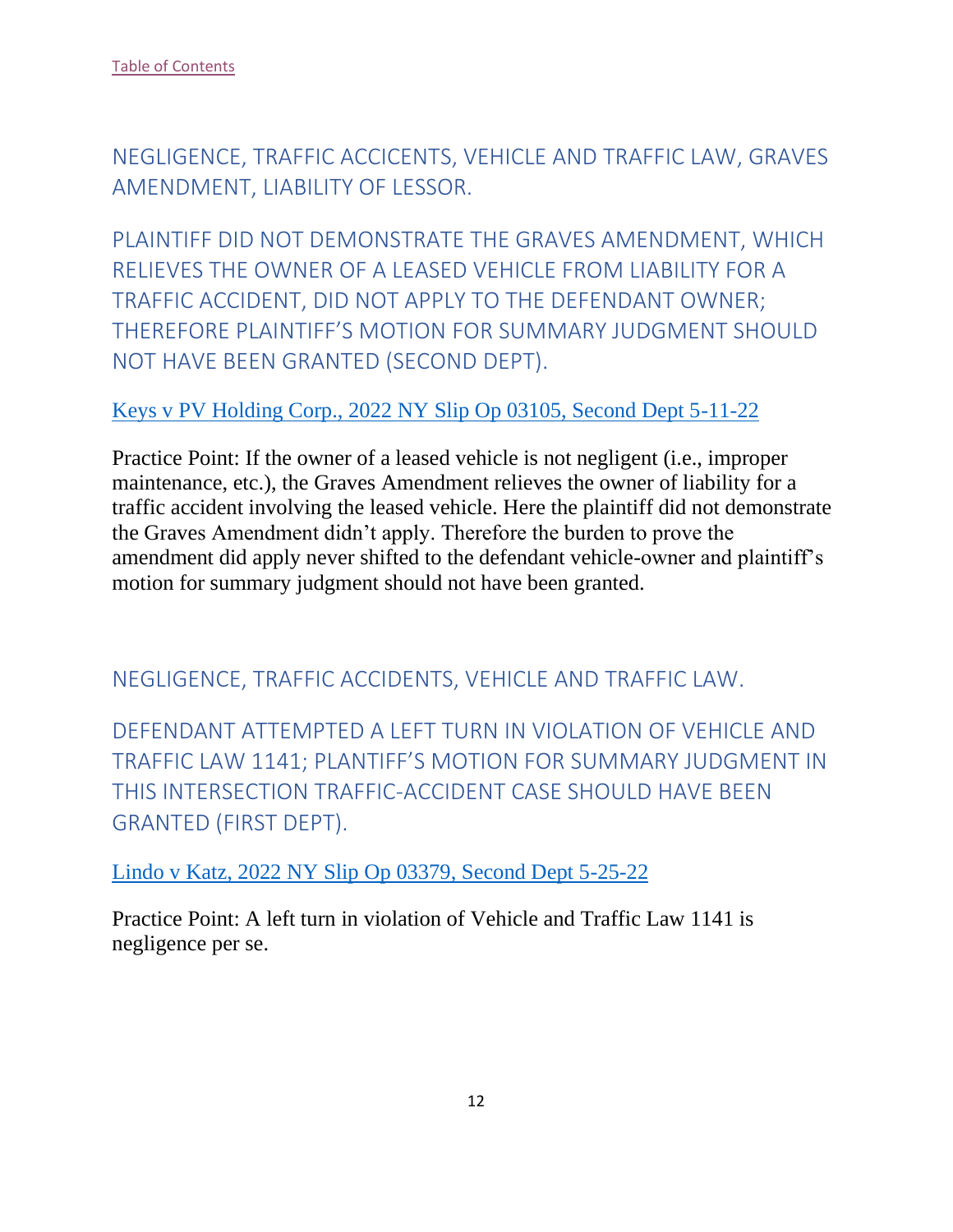<span id="page-13-0"></span>NEGLIGENCE, TRAFFIC ACCIDENTS.

<span id="page-13-1"></span>ALTHOUGH PLAINTIFF WAS STRUCK IN THE ON-COMING LANE WHILE ATTEMPTING A LEFT TURN IN AN INTERSECTION, THERE WERE QUESTIONS OF FACT WHETHER DEFENDANT SHOULD HAVE SEEN THE PLAINTIFF (SECOND DEPT).

Blake v Francis, 2022 NY Slip Op 02974, Second Dept 5-4-22

Practice Point: Although plaintiff may have violated the Vehicle and Traffic Law by making a left turn in the path of defendant's car, there can be more than one proximate cause of an accident. Here there was a question of fact whether defendant should have seen the plaintiff as he attempted the turn.

<span id="page-13-2"></span>NEGLIGENT-HIRING, DOCTOR EMPLOYED BY HOSPITAL, PATIENT **ASSAULTS.** 

<span id="page-13-3"></span>PLAINTIFF IN THIS NEGLIGENT-HIRING ACTION AGAINST THE HOSPITAL WHICH EMPLOYED A DOCTOR WHO ALLEGEDLY SEXUALLY ASSAULTED HER AND OTHER PATIENTS SOUGHT DISCOVERY; THE IDENTITIES OF THE OTHER ASSAULTED PATIENTS WERE NOT PROTECTED BY THE DOCTOR-PATIENT PRIVILEGE; PARTY STATEMENTS WERE NOT PROTECTED BY THE QUALITY ASSURANCE PRIVILEGE; AND PLAINTIFF WAS ENTITLED TO THE NAMES OF THE DOCTOR'S COWORKERS (FIRST DEPT).

Newman v Mount Sinai Med. Ctr., Inc., 2022 NY Slip Op 03327, First Dept 5-19- 22

Practice Point: Here plaintiff was allegedly sexually assaulted by a doctor who pled guilty to assaulting other patients. Plaintiff sued the hospital which employed the doctor under a negligent hiring and retention theory. The names of the other assaulted patients were not protected by the physician-patient privilege. Party